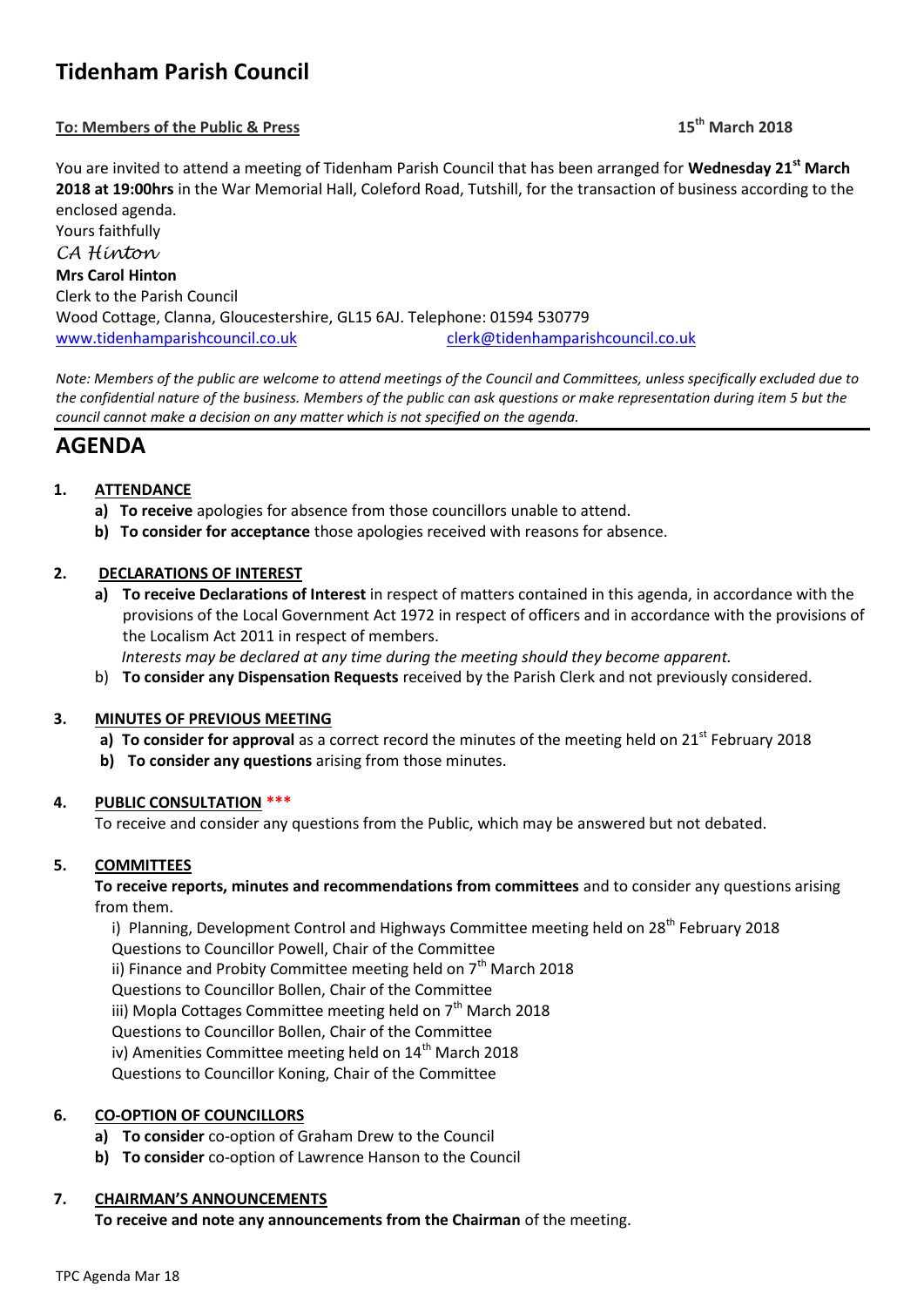#### **8. POLICING IN THE PARISH**

**To receive** report downloaded by Clerk

# **9. PARISH CLERK'S REPORT** *(please contact the Clerk if copy required)*

**To receive and consider the Parish Clerk's Report**. All items requiring the council to make a decision are specified separately on this agenda.

#### **10. FINANCE**

- **a) To approve payments** according to the Financial Statement for February 2018
- **b) To receive and approve the Financial Statement** for February 2018
- **c) To note** Receipts and Payments Sheet as presented to the Finance and Probity Committee on 7th March 2018
- **d) To note** Budget Monitoring Sheet as presented to the Finance and Probity Committee on 7<sup>th</sup> March 2018

#### **11. DOG WASTE BINS**

- **a) To consider** purchase of 2 additional dog waste bins to be sited near The Royal British Legion, Sedbury and on the footpath leading to the Woodcroft play area – cost up to £400 each inc. VAT. Total cost up to £800 inc VAT
- **b) To consider** earmarking of £800 from 2017/2018 capital budget if purchase agreed

#### **12. RING-FENCING OF FUNDS**

**To consider** ring-fencing the following funds for projects/work identified during 2017/2018 but for which quotations had not been received and/or considered:

- **a)** Sedbury and Beachey Village Hall £1370 for replacement radiators and boxing in of pipes in the top room
- **b)** Sedbury and Beachley Village Hall £1000 for repair / replacement of toilets and handbasins

#### **13. ADMIN ASSISTANT SALARY**

**To consider** increase in Admin Assistant salary to scale point 9 of the National Pay Scales (@ £18,746 per annum for 37 hours per week) pro rata for 15 hours per week to £7600 per annum as per Contract of Employment.

#### **14. COUNCIL RISK ASSESSMENT**

- **a) To review** Risk Assessment
- **b) To consider** re-adoption of Risk Assessment subject to revisions under item 14 a).

#### **15. COMPUTER MAINTENANCE AGREEMENT**

**To consider** renewal of Computer Maintenance Agreement with Tate Computer Technology for the two laptops for £300 plus VAT, total cost £360 inc VAT until October 2018.

#### **16. THE RISING SUN PUB – WOODCROFT**

**To consider** sending prepared letter of support to the Save Our Sun Committee for their request that the District Council consider compulsory purchase of the Rising Sun Pub.

#### **17. SILENT SOLDIER**

- **a) To consider** donation of £500 to The Royal British Legion for 2 Silent Soldiers for display in the Parish
- **b) To consider** earmarking of funds from 2017/2018 capital budget if donation agreed.

#### **18. CORRESPONDENCE**

**To consider** any other correspondence as detailed in the Clerk's Report

#### **19. COUNCILLORS' REPORTS**

**To receive and note** any matters which Councillors wish to raise and where appropriate add to the agenda for the following meeting or meetings of Committees.